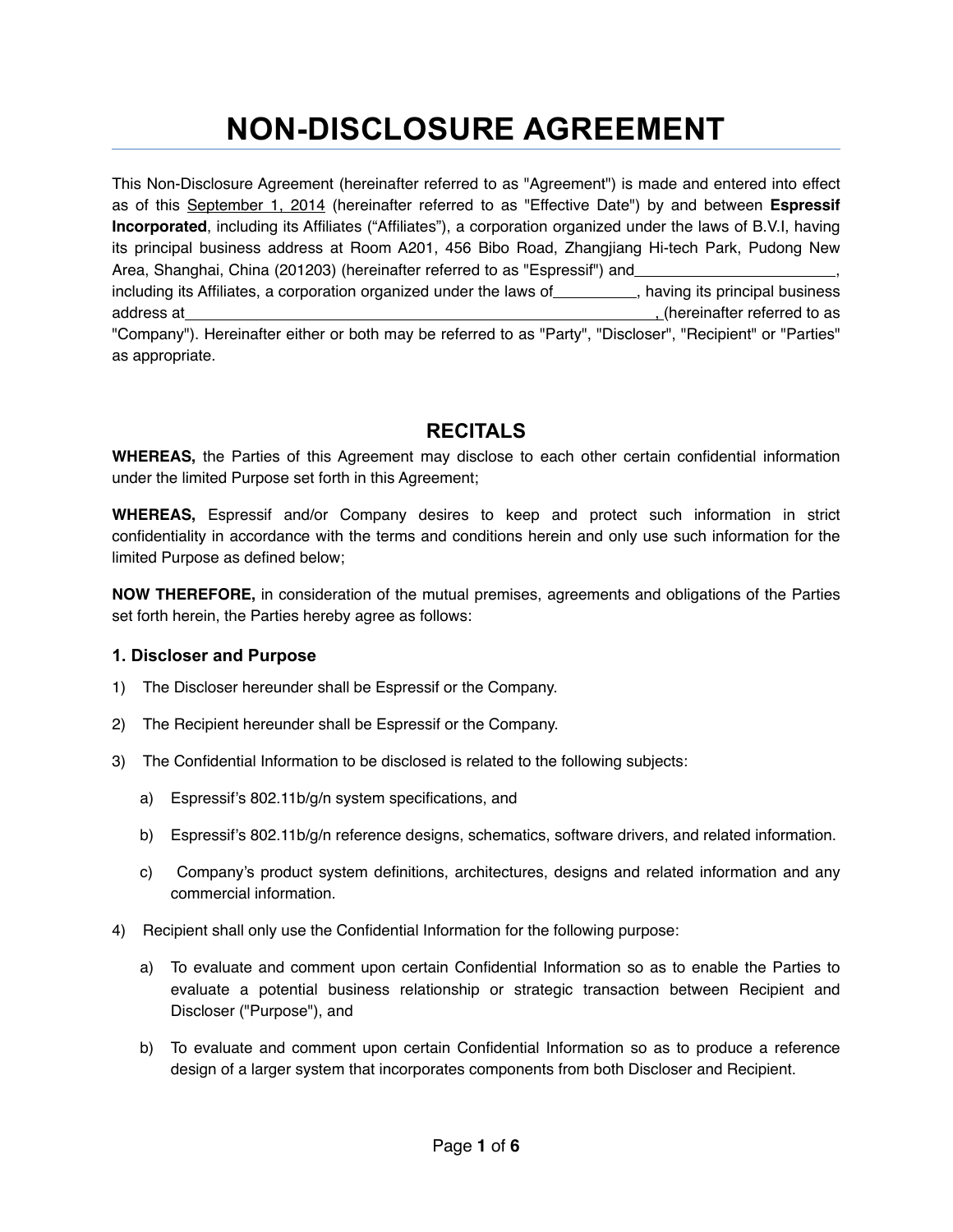#### **2. Definition**

"Confidential Information" shall mean information that is disclosed or is to be disclosed by Discloser to Recipient pursuant to this Agreement, including but not limited to semiconductor designs, semiconductor technology, processes, data, computer programs, software and documentation, know-how, developments, algorithms, other types of designs, techniques, strategies, new products marketing plans, forecasts, unpublished financial statements, projections, licenses, prices, customer and supplier lists, employee rosters, and any other information of a similar nature not available to public. Confidential Information may be conveyed by Discloser to Recipient in writing, oral, visual, electronic or by any other means. Confidential Information shall be provided to Recipient either (a) in marked as being confidential at the time of disclosure; or (b) if unmarked, is designated as being confidential at the time of disclosure and is confirmed as such in writing by Discloser within thirty (30) days of the disclosure. Confidential Information also includes any information which Discloser obtains from a third party and which Discloser treats as proprietary and designates as Confidential Information, whether or not owned or developed by the Discloser.

"Affiliates" of a Party shall mean any entity that controls, is controlled by, or is under common control with such Party. All references in this Agreement to Discloser and Recipient are deemed to include not only the Parties themselves, but also their respective Affiliates.

#### **3. Exception**

Confidential Information shall not include information which:

- 1) is already known to Recipient at the time of its receipt from Discloser as reasonably evidenced by its written records; or
- 2) is or becomes publicly available without breach of this Agreement by Recipient; or
- 3) is made available to a third party by Discloser without restriction on disclosure; or
- 4) is rightfully received by Recipient from a third party without restriction and without breach of this Agreement; or
- 5) is independently developed by Recipient without having any access to Discloser's information as reasonably evidenced by its written records contemporaneous with such development.

#### **4. Confidentiality**

Each Party agrees that it will not, without the written consent of the other Party, disclose (i) the subject matter or terms of this Agreement or (ii) the nature or existence of discussions between the Parties. Recipient hereby acknowledges and agrees that the Confidential Information is a valuable, special and unique asset of Discloser. Accordingly, Recipient agrees that it:

1) shall keep the Confidential Information in strict confidence and without prior written consent of Discloser shall not disclose any part of the Confidential Information to any third party other than the Recipient's employees who have need to know to accomplish the purpose herein and who, in each case, have been informed of the confidential nature of the Confidential Information and have agreed in writing to be bound by an obligation of confidentiality as required by or no less strict than the terms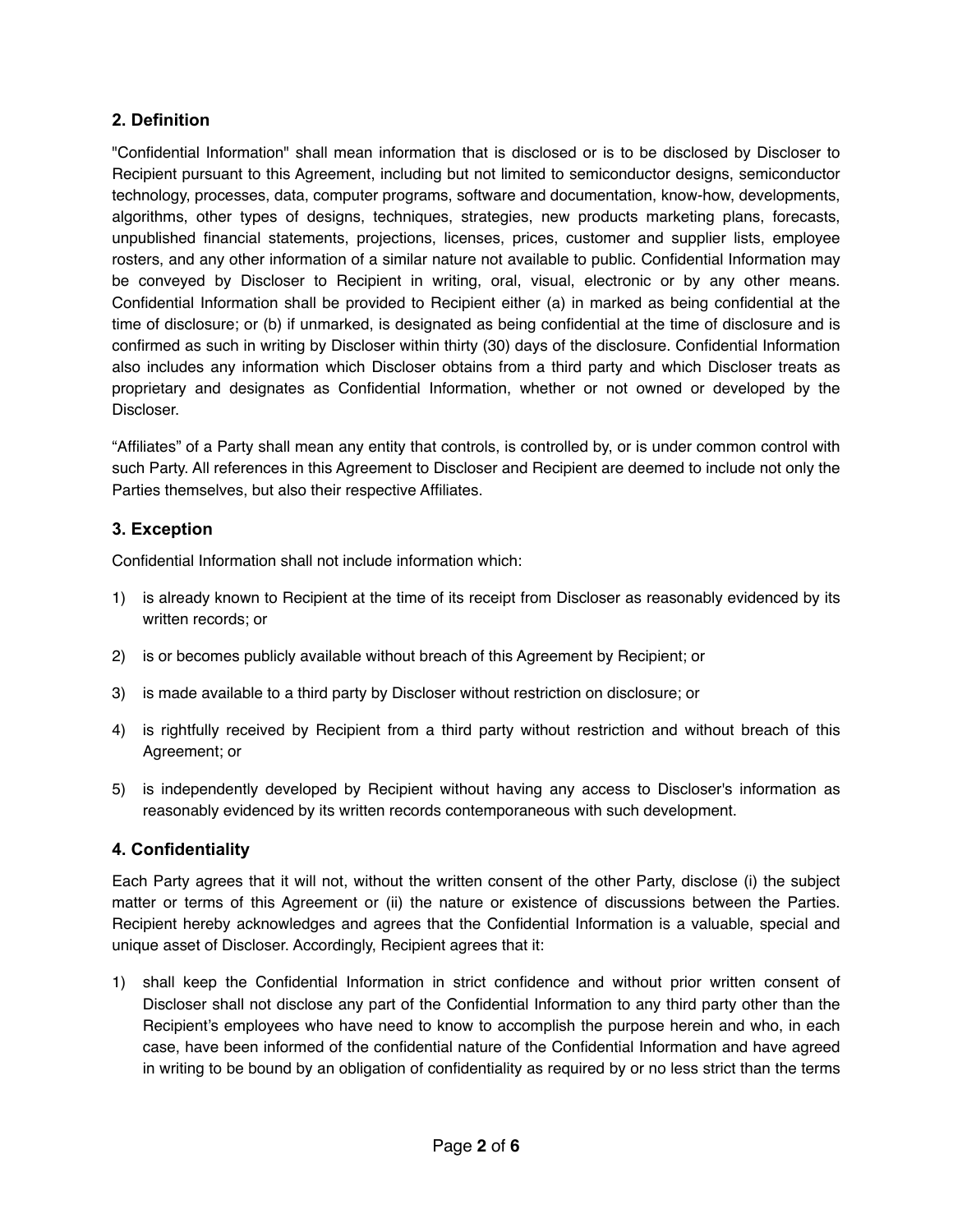and conditions set forth in this Agreement. And Recipient agrees to be jointly and severally liable for any type of violation of this Agreement committed by its employees;

- 2) shall not use any part of the Confidential Information for its own or any third party's benefit for any purpose other than set forth in Article 1; or, in and when further business agreement is formed, shall not use the Confidential Information other than the furthering purpose and intent expressly stated in such written agreement;
- 3) shall use the same degree of care that it uses to protect its own confidential and proprietary information of similar importance (but in no event less than reasonable care) to prevent unauthorized use, disclosure, publication or dissemination of the Confidential Information;
- 4) shall not copy, reverse engineer, disassemble or decompile any samples, prototypes, software or other tangible objects comprising Confidential Information of Discloser without prior written authorization from Discloser; and
- 5) shall not use the Confidential Information to prepare any patent application or to provoke any interference with any patent application that has been or may be filed on behalf of Discloser, including any continuing and/or divisional patent application that has been or may be filed. The Confidential Information of Discloser shall not be used by Recipient to amend any claims in a pending patent application to expand such claims to read on, cover or denominate any invention, whether patentable or not, disclosed in the Confidential Information.

In case of any requirement to disclose the Confidential Information by the order of a governmental agency or legislative body or a court of competent jurisdiction, Recipient shall

- 1) give Discloser prompt notice of such request so that Discloser has an opportunity to defend, limit or protect such disclosure, and
- 2) under the premise of non-breaching the aforesaid order, take such steps as Discloser may reasonably request to resist the disclosure of the Confidential Information or to seal or otherwise protect from public disclosure the records of the proceedings or filing in which the disclosure is required, and
- 3) only to the extent required comply with such order or requirement to disclose the Confidential Information.

#### **5. Return or Destroy**

Upon the request by Discloser or the completion of the business transaction or relationship with respect to which any Confidential Information was disclosed to Recipient in each instance, Recipient shall return or destroy all copies, recording and tangible manifestations of the Confidential Information thereof, that is in the possession, custody or control of Recipient and promptly cease any further use of the Confidential Information, and shall provide Discloser with a written proof of deletion or destruction signed by its authorized representative. Notwithstanding the foregoing, in case of any GDS II File is provided, upon the finish or completion of the purpose of this Agreement, the Recipient shall immediately destroy or delete the record or copies of the GDS II Files, in whole or in part, that is in the possession, custody or control of Recipient.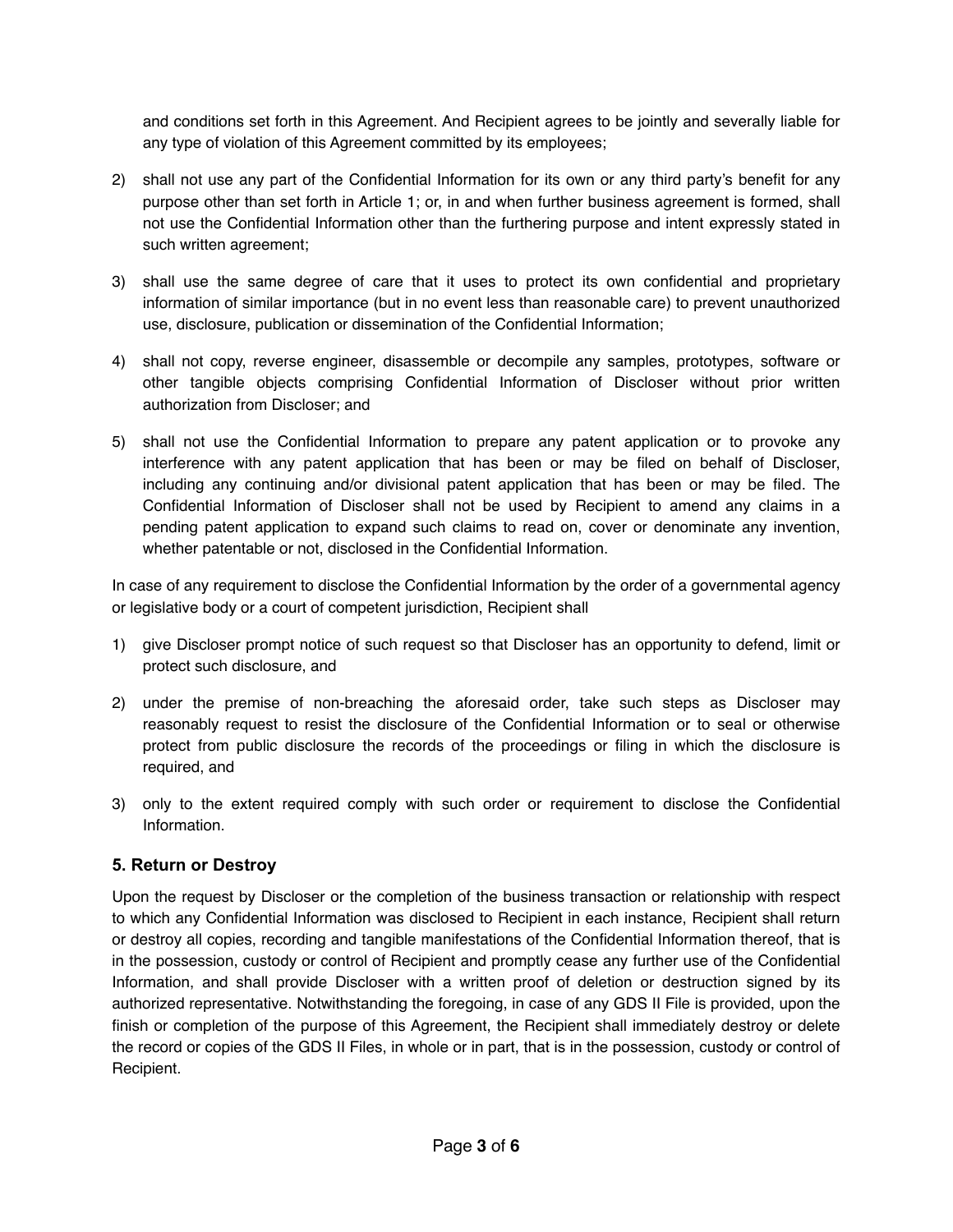#### **6. Ownership**

The title, interest and ownership of Confidential Information and any copies or abstracts made thereof shall remain the property of Discloser. Each Party reserves all rights in its Confidential Information and no rights or obligations other than those expressly granted or imposed herein are granted or to be implied in this Agreement. In particular, no license of any intellectual property right is granted directly or indirectly by the disclosure of Confidential Information by one Party, and neither Party has an obligation under this Agreement to purchase or license any product or service or to disclose any information to the other Party, and the Parties do not intend that any agency, joint venture, partnership and/or other cooperation be created between them by this Agreement.

#### **7. Warranty**

Each Party understands and acknowledges that Confidential Information is provided "AS IS" under this Agreement without any representations and warranties, express or implied. Only those representations or warranties which are made in a final definitive agreement pertaining to the Purpose, when, as and if executed, and subject to such limitations and restrictions as may be specified in such agreement, will have any legal effect.

#### **8. Term**

This Agreement shall become effective as of the Effective Date and shall terminate either three (3) years from the Effective Date or upon thirty (30) days prior written notice of either Party to the other at its discretion, with or without cause, to terminate this Agreement. The Recipient hereby further agrees and acknowledges that the non-disclosure and non-use obligations of Recipient under this Agreement shall survive after the expiry or termination of this Agreement for a period of three (3) years from the date of disclosure.

#### **9. Export**

The Parties agree that no technical information furnished hereunder nor any direct product thereof is intended to or will be, exported or re-exported directly or indirectly to any destination restricted or prohibited by export control regulations of Hong Kong or any other jurisdiction.

#### **10. Remedy**

Recipient acknowledges that remedies at law may be inadequate to protect Discloser against any actual or threatened breach of this Agreement, which may result in substantial, continuing and irreparable injury to the Discloser, by Recipient or by its employees or any third party, and in addition to any other rights and remedies otherwise available to Discloser, Recipient agrees that the Discloser shall be entitled to any and all injunctive or other equitable relief in Discloser's favor by a court of appropriate jurisdiction. In the event of arbitration or litigation relating to this Agreement, if a decision of arbitration/court determines that this Agreement has been breached by Recipient, then Recipient will reimburse Discloser for the reasonable and actual costs and expenses (including, without limitation, reasonable legal fees and expenses) incurred in connection with all such arbitration/litigation and Discloser shall be entitled to punitive damages as awarded by the court.

#### **11. Dispute**

This Agreement shall be governed by and interpreted under the laws of Hong Kong without reference to any principle of conflict of law, choice of rules or otherwise applicable. Any and all disputes, controversies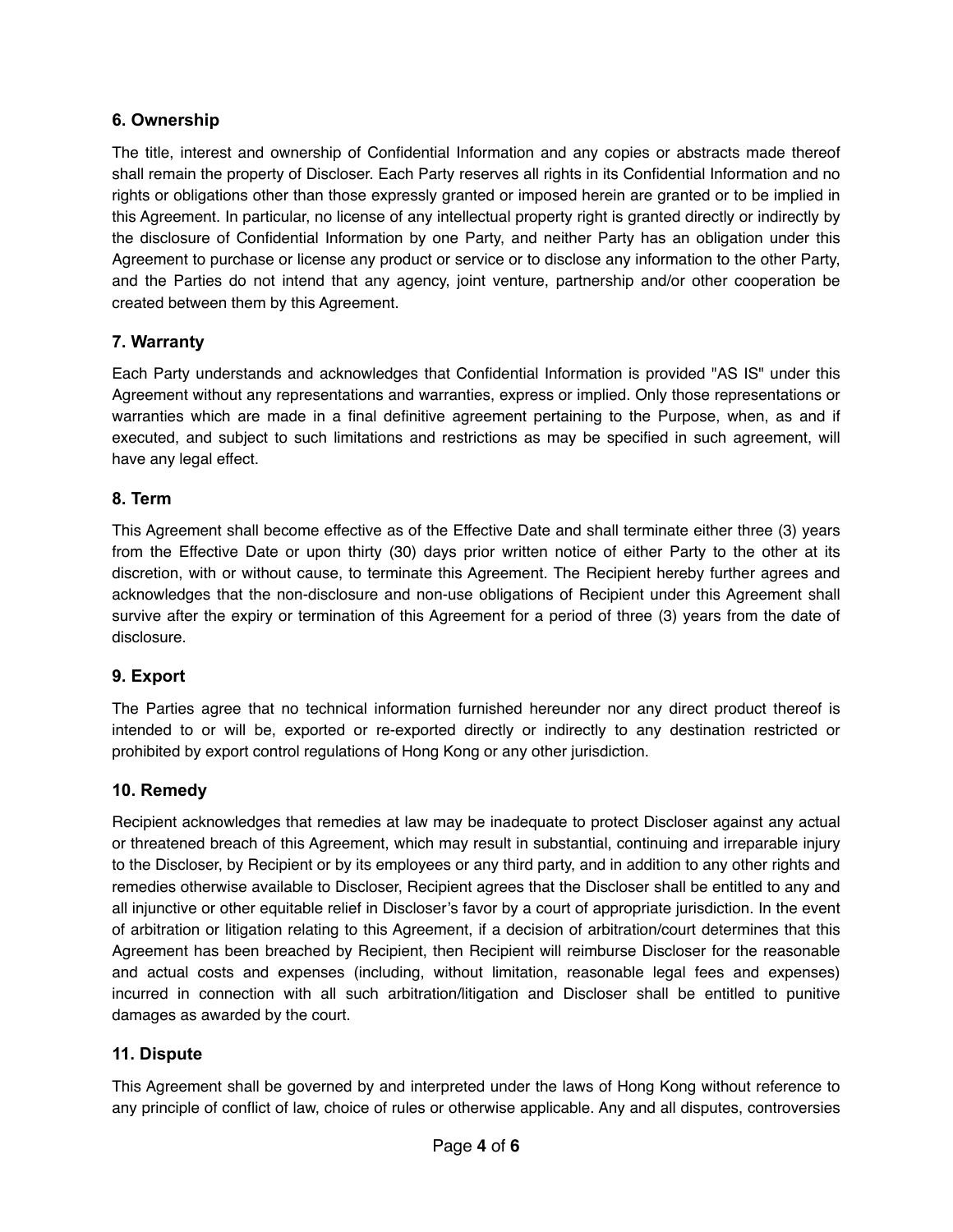and conflicts between the Parties in connection with this Nondisclosure Agreement and the performance of the obligation set forth herein shall, so far as is possible, be settled amicably by good faith negotiations between the Parties within thirty (30) days after written notice of such dispute, controversy or conflict has been given by one Party to the other Party. In the event of the failure of such amicable settlement, any dispute arising out of or in connection with this Agreement shall be referred to and finally resolved by arbitration under the Rules of Conciliation and Arbitration of the International Chamber of Commerce. The arbitration shall take place in Hong Kong. The decision of the arbitration proceedings shall be final and binding upon the Parties, and may be entered and enforced in any court of competent jurisdiction.

#### **12. Miscellaneous**

12.1 Entire Agreement. This Agreement constitutes the entire understanding between the Parties concerning the treatment of information to which this Agreement relates and supersedes all prior written and oral communications and agreements relating to the subject matter hereof. No failure or delay by the each Party in exercising any right, power or privilege hereunder shall operate as a waiver hereof; all waivers being required to be in writing signed by each Party. No modification of this Agreement shall be binding on either Party unless embodied in writing and signed by both Parties. If any portion of the Agreement is determined to be invalid or unenforceable, the remainder shall be enforceable to the maximum extent possible.

12.2 No Assignment. This Agreement shall be binding upon Recipient and its successors, heirs, executors, administrators and assigns, and shall inure to the benefit of Discloser and its successors and assigns; provided, however, that neither this Agreement nor any of the rights or obligations provided herein, maybe assigned or transferred, in whole or in part, to any third parties without prior written consent of the other Party hereto, and provided that no such assignment shall be effective unless and until the assignee assumes in writing the obligations of its assignor hereunder.

12.3 Headings. The headings provided in this Agreement are for convenience only and shall not be used in interpreting or construing this Agreement.

12.4 Counterparts. This Agreement may be signed in duplicate originals, or in separate counterparts, which shall be effective once the Parties signed a single original. The Agreement may be transmitted by facsimile, the facsimile copy with the signature of the authorized representatives of Parties shall be deemed to be original counterparts. Notwithstanding the foregoing, it is a requirement for either Party herein to send an original hardcopy of the Agreement with its original signature upon the request of the other Party after such facsimile of its original signature.

12.5 Representatives. By signature below, the undersigned representatives of Parties warrants and represents that he or she has full authority to execute this Agreement on the Party's behalf and to bind Party to the terms hereof.

#### **13. Notice**

Any notice to be given to Espressif under this Agreement must be in writing and sent to Espressif's address indicated below by using a reputable overnight delivery service providing a delivery receipt. Espressif may change its notice address by notice to Company. Notices shall be effective upon receipt.

#### **Espressif Inc. Room A201, 456 Bibo Road, Zhangjiang Hi-tech Park, Pudong New Area, Shanghai, China (201203)**